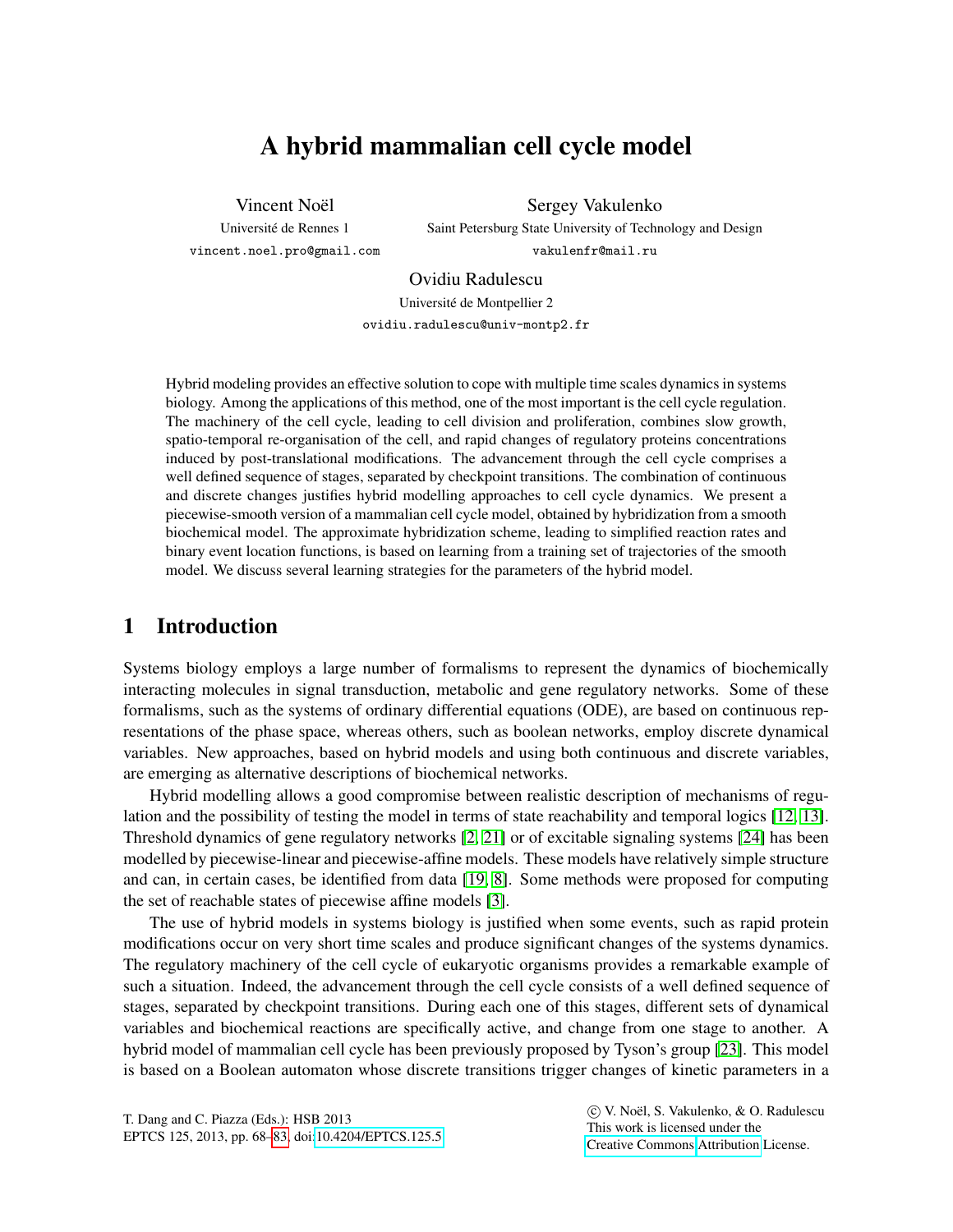set of ODEs. The construction method is ad hoc and therefore difficult to generalize. Similar hybrid cell cycle models can be found elsewhere [\[1\]](#page-13-2).

Recently, we have proposed a hybridization method for systematically deriving hybrid models from smooth ODE models [\[16,](#page-14-5) [17\]](#page-14-6). In this method, non-linear reaction rate functions of biochemical reactions are approximated by simpler, piecewise linear functions. The hybrid model contain new parameters that can be estimated by a combination of linear programming and least squares optimization. In this paper we discuss an application of the method to a medium size cell cycle model. Our method has some similarities to the method proposed in [\[10\]](#page-14-7) to learn hybrid models from action potentials, but there are also differences, such as the definition of the modes and of the mode switching, and the optimization scheme.

#### 2 Piecewise smooth hybrid models

We consider piecewise smooth hybrid dynamical systems (HDS) for which the continuous variables, *u*, satisfy the equations

<span id="page-1-0"></span>
$$
\frac{du_i}{dt} = \sum_{k=1}^{N_i} s_k P_{ik}(u) + P_i^0(u) - \sum_{l=1}^{M_i} \tilde{s}_l Q_{il}(u) - Q_i^0(u),
$$
  
\n
$$
s_j = H(\sum_{k \in C_j} w_{jk} u_k - h_j), \quad \tilde{s}_l = H(\sum_{k \in \tilde{C}_l} \tilde{w}_{lk} u_k - \tilde{h}_l),
$$
\n(1)

where *H* is the unit step function  $H(y) = 1, y \ge 0$ , and  $H(y) = 0, y < 0, P_{ik}, P_i^0, Q_{il}, Q_i^0$  are positive, smooth functions of *u* representing production, basal production, consumption, and basal consumption, respectively. Here *w*,  $\tilde{w}$  are matrices describing the interactions between the *u* variables,  $i = 1, 2, ..., n$ ,  $j =$  $1, 2, \ldots, N, l = 1, \ldots, M$  and  $h, \tilde{h}$  are thresholds, and  $C_j$ ,  $\tilde{C}_l$  are indices subsets corresponding to continuous variables controlling the discrete variables.

One will usually look for solutions of the piecewise-smooth dynamics [\(1\)](#page-1-0) such that trajectories of  $u$  are continuous. However, we can easily extend the above definitions in order to cope with jumps of the continuous variables. Similarly to impact systems occurring in mechanics [\[7\]](#page-14-8), the jumps of the continuous variables can be commanded by the following rule:  $u$  instantly changes to  $p_j^{\pm}(u)$  whenever a discrete variable  $\hat{s}_j = H(\sum_{k \in \hat{C}_j} \hat{w}_{jk} u_k - \hat{h}_j)$  changes. The  $\pm$  superscripts correspond to changes of  $\hat{s}_j$ from 0 to 1 and from 1 to 0, respectively. We can consider reversible jumps in which case the functions  $p_j^{\pm}(u)$  satisfy  $p^+ \circ p^- = Id$ . The typical example in molecular biology is the cell cycle. In this case, the command to divide at the end of mitosis is irreversible and corresponds to  $p_j^+(u) = u/2$ . No return is possible,  $p_j^-(u) = u$ .

The class of models [\(1\)](#page-1-0) is too general. We will restrict ourselves to a subclass of piecewise smooth systems where smooth production and degradation terms are assumed multivariate monomials in  $u$ , plus some basal terms that we try to make as simple as possible. A system with constant basal production and linear basal consumption is the following:

$$
P_{ik}(\boldsymbol{u}) = a_{ik}u_1^{\alpha_1^{ik}}\dots u_n^{\alpha_n^{ik}},
$$
  
\n
$$
P_i^0(\boldsymbol{u}) = a_i^0,
$$
  
\n
$$
Q_{il}(\boldsymbol{u}) = \tilde{a}_{il}u_1^{\tilde{\alpha}_1^{il}}\dots u_n^{\tilde{\alpha}_n^{il}},
$$
  
\n
$$
Q_i^0(\boldsymbol{u}) = \tilde{a}_i^0u_i.
$$
\n(2)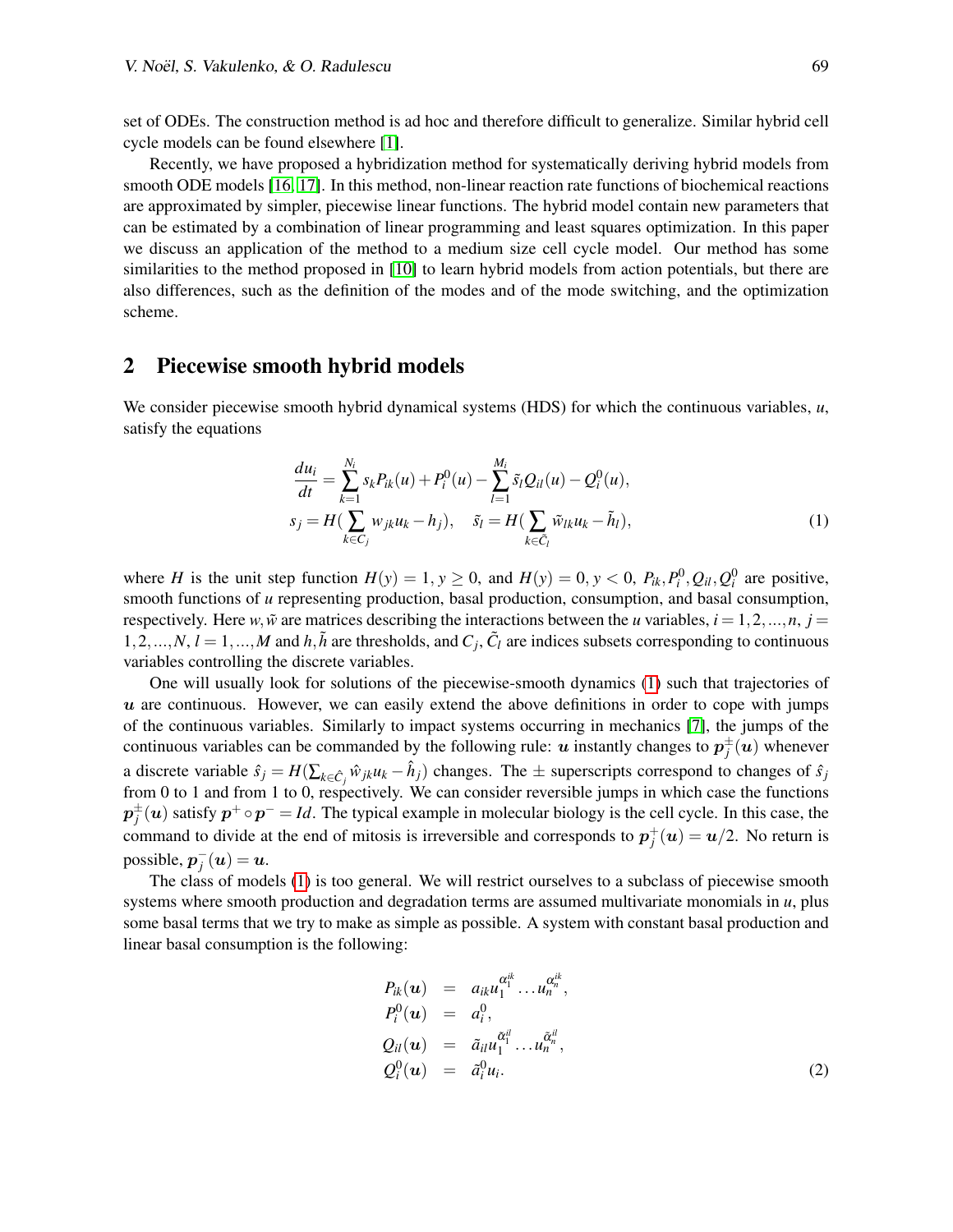Multivariate monomial rates represent good approximations for nonlinear networks of biochemical reactions with multiple separated timescales [\[20,](#page-14-9) [9\]](#page-14-10). Such examples are abundant in chemical kinetics. For instance, Michaelis Menten, Hill, or Goldbeter-Koshland reactions switch from a saturated regime where rates are constant to a small concentration regime where rates follow power laws. The definition of the rates reminds that of S-systems, introduced by Savageau [\[22\]](#page-15-3). Finally, as discussed in [\[14\]](#page-14-11) monomial approximations occur naturally in "tropically-truncated" polynomial systems, ie in systems where polynomial or rational rate functions are replaced by a few dominating monomials. As compared with our previous work [\[14,](#page-14-11) [18\]](#page-14-12), in this paper we use the tropicalization only heuristically to obtain simpler reaction kinetic laws, whose parameters are then fitted. The switching of the monomial terms is not given by the max-plus rule as in [\[14,](#page-14-11) [18\]](#page-14-12), but is commanded by thresholding functions depending on parameters to be fitted. This allows for more flexibility and corrects the errors introduced by the tropicalization.

#### 3 Hybridization of the generic mammalian cell cycle model

This model has been proposed by the group of Tyson [\[5\]](#page-14-13) and is designed to be a generic model of the cell cycle for eukaryotes. The cell cycle being an old, but important system that evolved, there have to be homologies, i.e. common mechanisms shared by the cell cycle regulation of all eukaryotes. The goal of this model is to bring to light these mechanisms, while producing models that reproduce experimental results. Four different eukaryotic organisms were modelled : budding yeast, fission yeast, Xenopus embryos, and mammalian cells. For each of theses organisms, a set of parameters is provided. By changing parameter sets, one can activate or deactivate some modules, fine tune some mechanisms, in order to reproduce the behaviour of the cell cycle in the chosen organism.

We analyse here only the model describing mammalian cells. This model uses twelve variables (eleven of them being concentrations of proteins, and one being the mass of the cell) and forty reactions. We briefly discuss the steps of the algorithm applied to this model.

*Choice of the hybrid scheme.* Five of these reactions are typically switch-like, following Goldbeter-Koshland kinetics, defined as follows:

$$
GK(v_1, v_2, J_1, J_2) = \frac{2v_1J_2}{B + \sqrt{B^2 - 4(v_2 - v_1)v_1J_2}},
$$
\n(3)

with  $B = v_2 - v_1 + J_1v_2 + J_2v_1$ .

These kinetics describe a steady-state solution for a 2-state biological system, meaning that this reaction will have two basics modes : active or inactive. These reactions are replaced by switched reactions whose rates are simplified monomial rates multiplied by a boolean variable.

For instance the reaction that produces Cyclin-B, induced by the cell mass, has the following kinetic rate:

$$
R = ksb_{pp} [Mass] GK(kafb [CycB], kifb, Jafb, Jifb)
$$
\n(4)

In this case we replace the Goldbeter-Koshland (GK) function by a step function and obtain the following simpler rate:

$$
R' = k' \left[ \text{Mass} \right] s,\tag{5}
$$

where s is a boolean variable.

We apply the same method for all the five GK reactions of the model. The original and hybridized reaction rates can be find in the Table 2.1.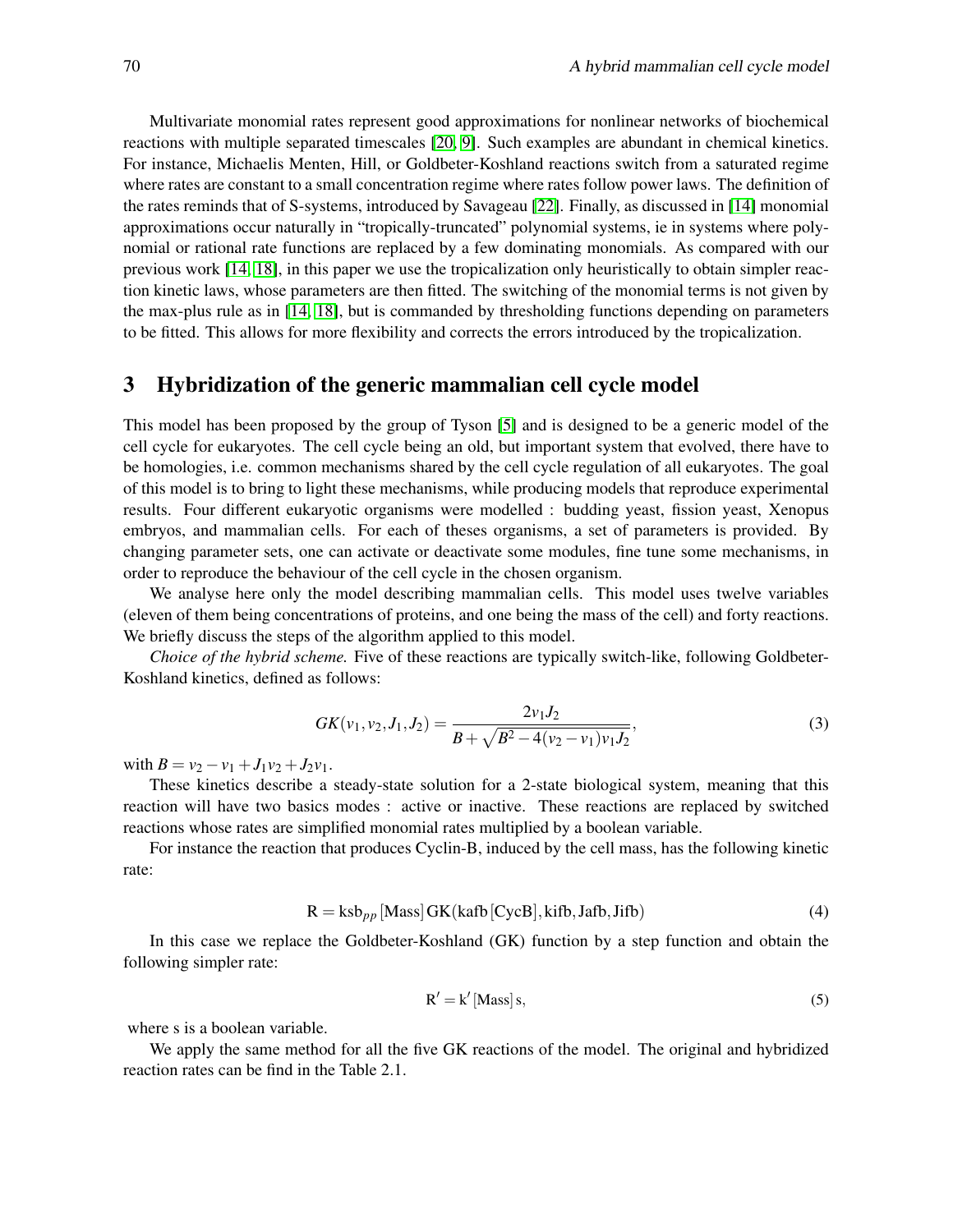

<span id="page-3-0"></span>Figure 1: Flux and derivative of the flux for the Goldbeter-Koshland reaction R4. The shaded areas correspond to value where the inequation  $v_1 > v_2$  is true.

Another set of reactions reactions we want to modify in this model are Michaelis-Menten (MM) reactions. We want to reproduce the two functioning modes of Michaelis-Menten kinetics, namely the linear and the saturated behaviour. The linear behaviour is observed when the substrate is in low supply. In this case, the flux of the MM reaction will be linear with respect to the substrate supply. The saturated behaviour is observed when the substrate supply is in excess, and produce a constant flux. Our goal is to obtain a hybrid reaction which switches between these two modes, controlled by boolean variables.

There are ten such reactions within this model. A classic MM reaction rate would be the following :

$$
MM(X) = \frac{k.X}{X + k_m},\tag{6}
$$

and we propose to replace it by the following reaction :

$$
MM(X) = s.k' + \tilde{s}.k''.X,\tag{7}
$$

where s is a boolean variable, and  $\tilde{s}$  is the complementary of s.

We apply this transformation to all the Michaelis-Menten reactions. The original and hybridized reaction rates can be found in the Table 2.1.

*Detection of the transitions.* Static event locations follow from the positions of sharp local maxima and minima of the derivatives of the reactions rates with respect to time (these correspond to sharp local maxima and minima of the second derivatives of the species concentrations, with respect to time). We have checked numerically that in the case of GK functions, these positions are close to the solutions of the equation  $v_1 = v_2$ . This property follows from the sigmoidal shape of the GK regulation functions. It is indeed well known that GK sigmoidal functions have an inflexion point defined by the condition  $v_1 = v_2$ , when the activation and inhibition input rates are equal. If the case of MM functions, these positions are close to the solutions of the equation  $X = k_m$ .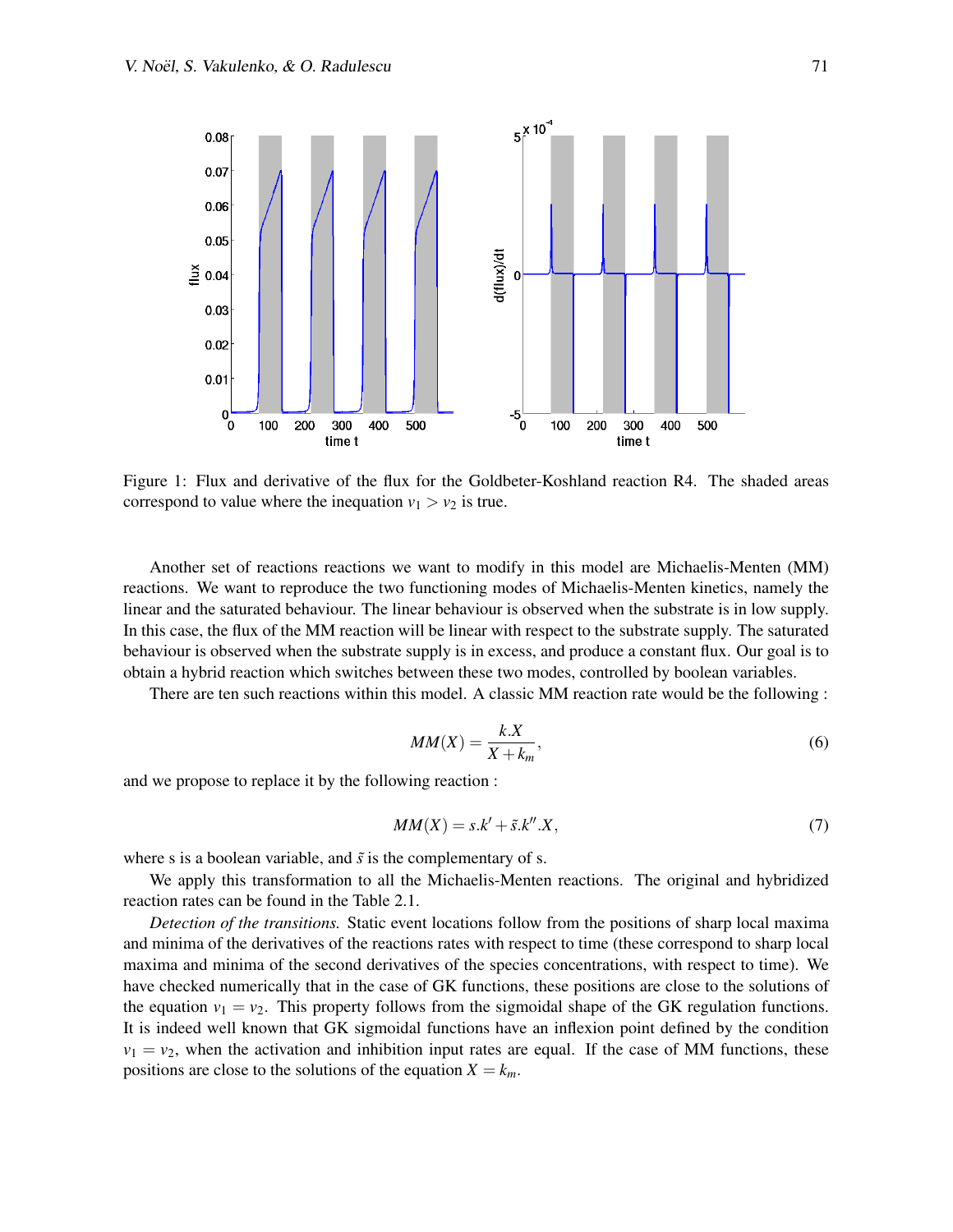

<span id="page-4-0"></span>Figure 2: Flux and derivative of the flux for the Michaelis-Menten reaction R10. The shaded areas correspond to value where the inequation  $X > k_m$  is true.

These findings are illustrated in Figs. [1,](#page-3-0)[2.](#page-4-0) We can deduce the value of the boolean variables by checking the inequation  $v_1 > v_2$  in the GK case, and  $X > k_m$  in the MM case. We can observe that the change of the result of these inequations corresponds to the maxima and minima of the derivative (Fig. [1](#page-3-0) and Fig. [2\)](#page-4-0).

The structure of the model can be used to reduce the number of boolean control variables. In the case of reactions R11,12 or R13,14,15, we can see looking at reaction rates in the Table 2.1 that the inequations controlling their behavior should be the same. Thus, we can use the same boolean variable to control these reactions. Furthermore, we found out while looking for these transitions that for some MM reactions these transitions do not occur along the limit cycle trajectories. In the case of reactions R7 and R9, the behaviour is always saturated. We chose not to represent these reactions as hybrid (switched) reactions, and represented only their saturated behaviour.

We can use these inequalities and hybrid model description to fit parameters of the hybrid model in one of three ways :

- i) Statically, meaning that the discrete variables times series  $s(t)$  will be calculated at the detection step of the algorithm and will not change during the fit. In this case one fits only the parameters describing the modes. This has the benefit of simplicity, but comes with problems. The simplification in the representation of the reactions will introduce a difference between the original and the hybrid model, and such a difference should impact on the position of transitions.
- ii) Statically, but allow for modifications of the discrete variables time series  $s(t)$ . We could try to include the positions of these transitions in the fitting parameters, but it would increase the complexity of the cost function. It would notably be a problem to modify all transitions occurring in a single reaction accordingly, which is important for the computation of mode control parameters.
- iii) Dynamically. We could use the inequations defining the positions of the transitions dynamically, by evaluating them during the optimization. The transitions positions will be determined according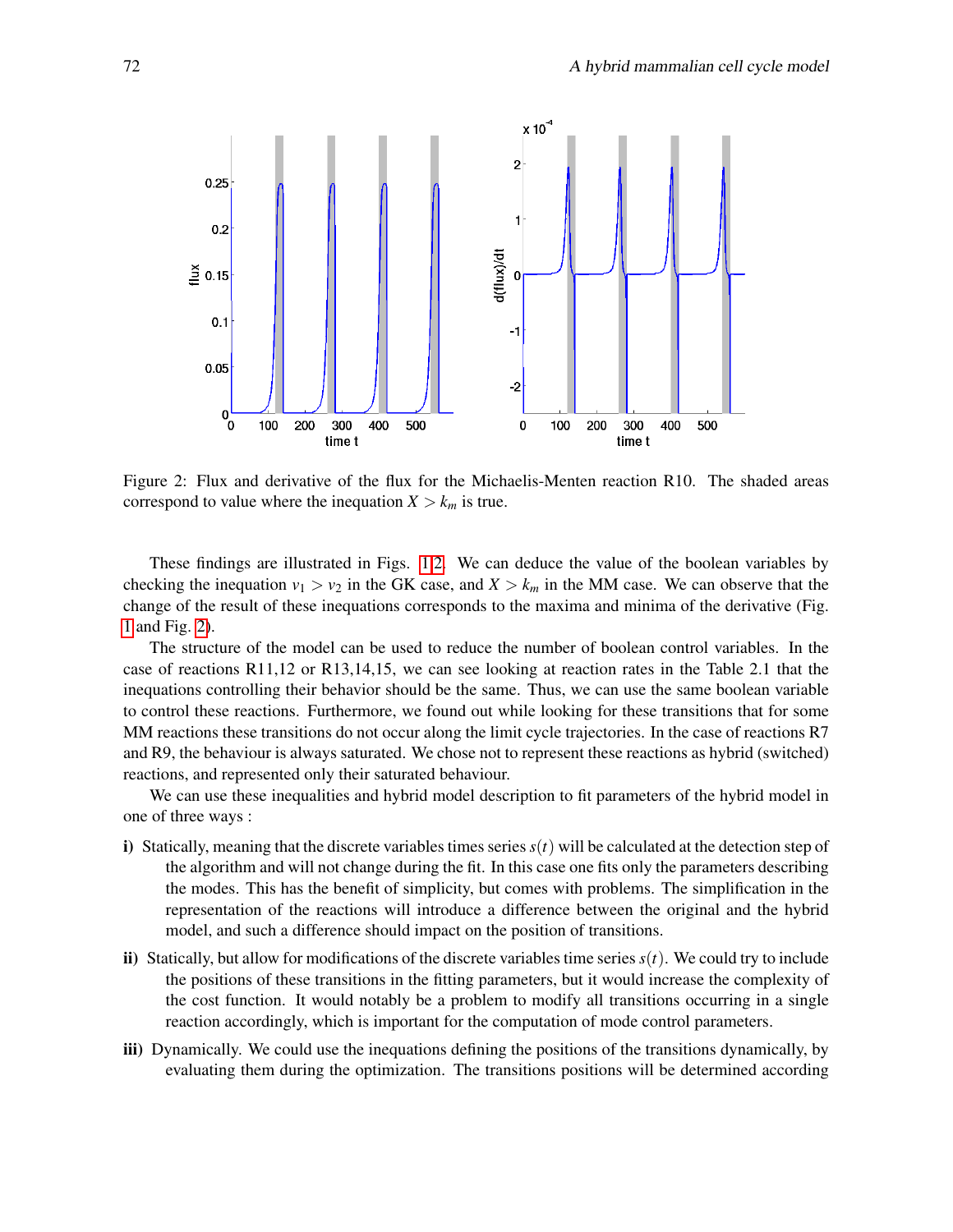to the original model conditions applied to the hybrid model trajectories. This solves the problem of adapting transitions positions of one reaction with respect to the others. The problem is that the transition conditions from the original model are imported to the hybrid model with new parameters (thresholds) that have also to be fitted. As thresholds parameters are generally more sensitive, this choice increases the optimization difficulty.

#### *Fitting the hybrid model parameters.*

Once defining the model structure and the parameters to be fitted we can define a cost function representing the distance between the trajectories of the hybrid and smooth model. We use a parallel version of Lam's simulated annealing algorithm [\[11,](#page-14-14) [4\]](#page-14-15) to minimize this cost function with respect to the parameters of the hybrid model. We limit the parameters search space to those involved in the hybridized reactions (a more extensive search is nevertheless possible). For the cost function, we have decided to test both species trajectories and reaction fluxes. When we limit ourselves to species trajectories, since some reactions have transitions that are close in time, there is a risk that some hybridized reaction will compensate for others. We wanted each hybridized reaction to be as much as possible a replica of the original reaction.

When using the definition with static discrete variables  $s(t)$  and fitting only the mode parameters (cases i) above), we were not able to obtain even an imperfect fit of the model (in this case the trajectories of the hybrid model are very different from the ones of the original model and even become instable). We chose to include transition positions to the parameters of the fitting (case ii)), and were able to obtain a reasonable fit. However, the imperfections in the localisation of these new transition positions made difficult to find good control parameters (see next step) for all the hybridized reactions. The trajectories of the hybrid model fitted using this method are shown in Fig. [3.](#page-6-0) One can notice important differences between the trajectories of the hybrid and original model, although these differences remain bounded and the stability of the limit cycle oscillations is preserved.

When using the definition with the original model conditions for transitions (case iii)), we were able to obtain a working hybrid model, but the fit can still be improved by modifying slightly the mode control parameters. We can observe on Fig. [4](#page-6-1) that while the dynamics of the model is preserved, there are differences in the transition positions.

Thus, when we included the parameters of transitions conditions, we obtained a model which fits better the original one. As a control we can see the results of the fitting on both the trajectories of the four main variables (Fig[.5\)](#page-7-0) and the fluxes of some hybridized reactions (Fig[.6\)](#page-7-1).

An interesting result of this optimization is that some hybridized reactions stopped having transitions, suggesting that the best fit would be obtained without these transitions. The reaction R6 (Fig. [7\)](#page-8-0) is one of these reactions. This could be the result of the sensitivity of transition control parameters and a selection of a more robust solution.

*Computing the mode control parameters.* If we chose the static method of representing transitions during the fit, we now have to determine a regulation matrix, which will allow a dynamic definition of the events location.

Let  $s_m = H(\sum_{j \in C_m} w_{mj}u_j - h_j)$  be the discrete variables and  $s_k^m$  the constant values of  $s_m$  piecewisely, on time intervals  $I_k$  identified at the detection step. Consider now the optimal trajectories  $u_i^*(t_l)$ , calculated piecewisely with fitted mode parameters.

Then, one should have

<span id="page-5-0"></span>
$$
\left(\sum_{j\in C_m} w_{mj}u_j^*(t_l) - h_j\right) s_k^m > 0, \text{ for all } t_l \in I_k. \tag{8}
$$

This is a problem of linear programming, and is solved using the simplex algorithm [\[6\]](#page-14-16).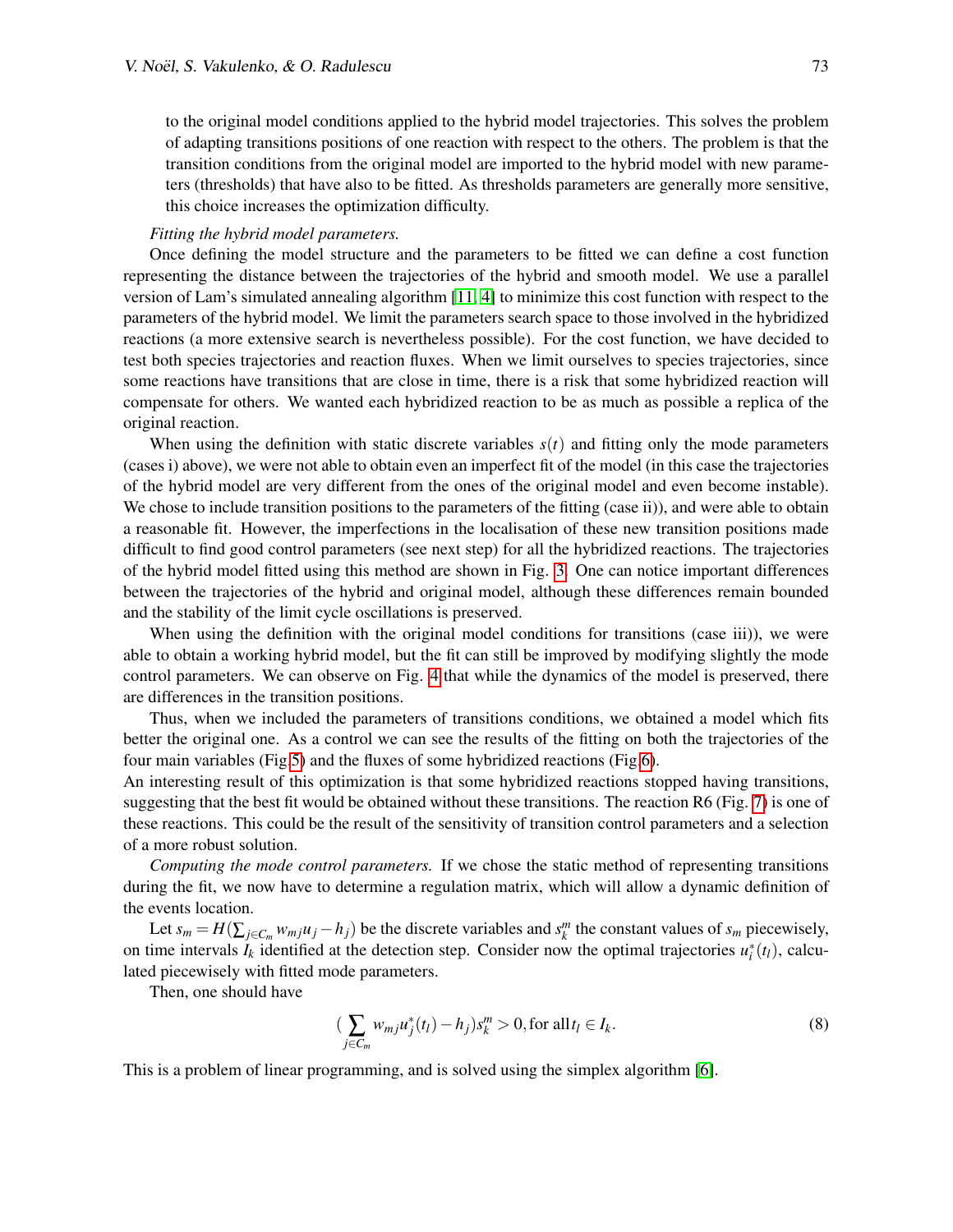

<span id="page-6-0"></span>Figure 3: Comparison of the trajectories of the four main variables. (blue: Cyclin-A, green: Cyclin-B, red: Cyclin-C, aqua: cell size) (Plain lines) Original model (Dashed lines) Hybrid model without mode control parameters fitting (case ii)).



<span id="page-6-1"></span>Figure 4: Comparison of the trajectories of the four main variables. (blue: Cyclin-A, green: Cyclin-B, red: Cyclin-C, aqua: cell size) (Plain lines) Original model (Dashed lines) Hybrid model without mode control parameters fitting (case iii)).

At this step, it is interesting to note that we have some choice on which variable can control a given reaction, i.e. on the subsets  $C_m$ . This potentially leads to multiple solutions of the inequations. The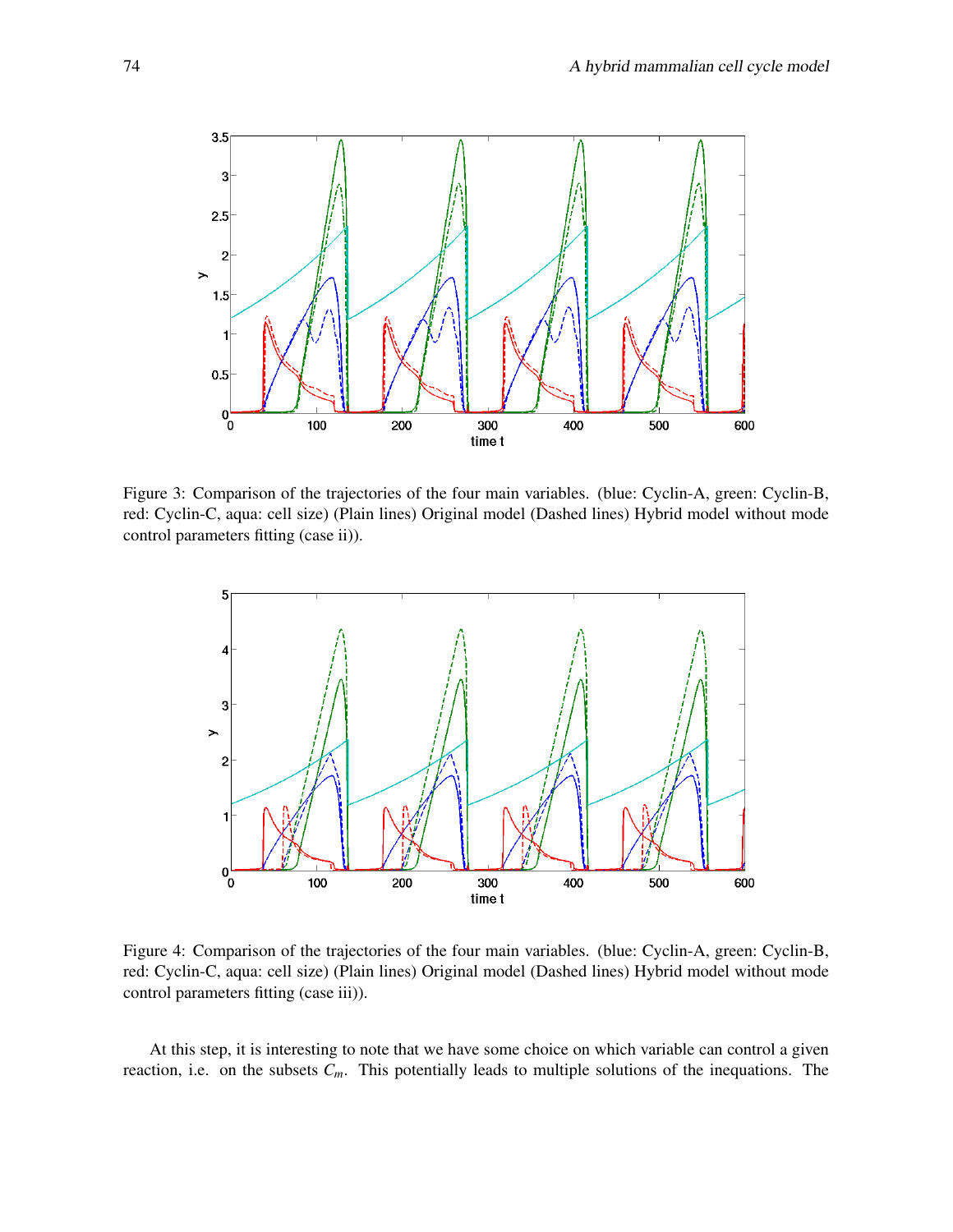

<span id="page-7-0"></span>Figure 5: Comparison of the trajectories of the four main variables. (blue: Cyclin-A, green: Cyclin-B, red: Cyclin-C, aqua: cell size) (Plain lines) Original model (Dashed lines) Hybrid model with mode control parameters fitting (case iii))W.



<span id="page-7-1"></span>Figure 6: Comparison of original and hybridized reaction fluxes. Top : GK Reaction R4. Bottom : MM Reaction R10. Blue : flux of original reaction, Green : flux of hybridised reaction

best choice would be here to use the biological knowledge to choose the species actually involved in the reaction.

The problem with this step is that its success depends on the conservation of the transition positions between the simulations with static and dynamic mode control. Or, this property is valid only to some extent and the dynamic transitions can shift with respect to their static positions. As a consequence, solving all the inequations [\(8\)](#page-5-0) may sometimes be impossible.

To cope with this issue, we introduced a variable  $\varepsilon$  so that the inequalities [\(8\)](#page-5-0) are modified to :

$$
\left(\sum_{j\in C_m} w_{mj}u_j^*(t_l) - h_j\right) s_k^m + \varepsilon > 0, \text{for all } t_l \in I_k,\tag{9}
$$

This modification enables us to solve all the inequations, and gives us a good metric to asses the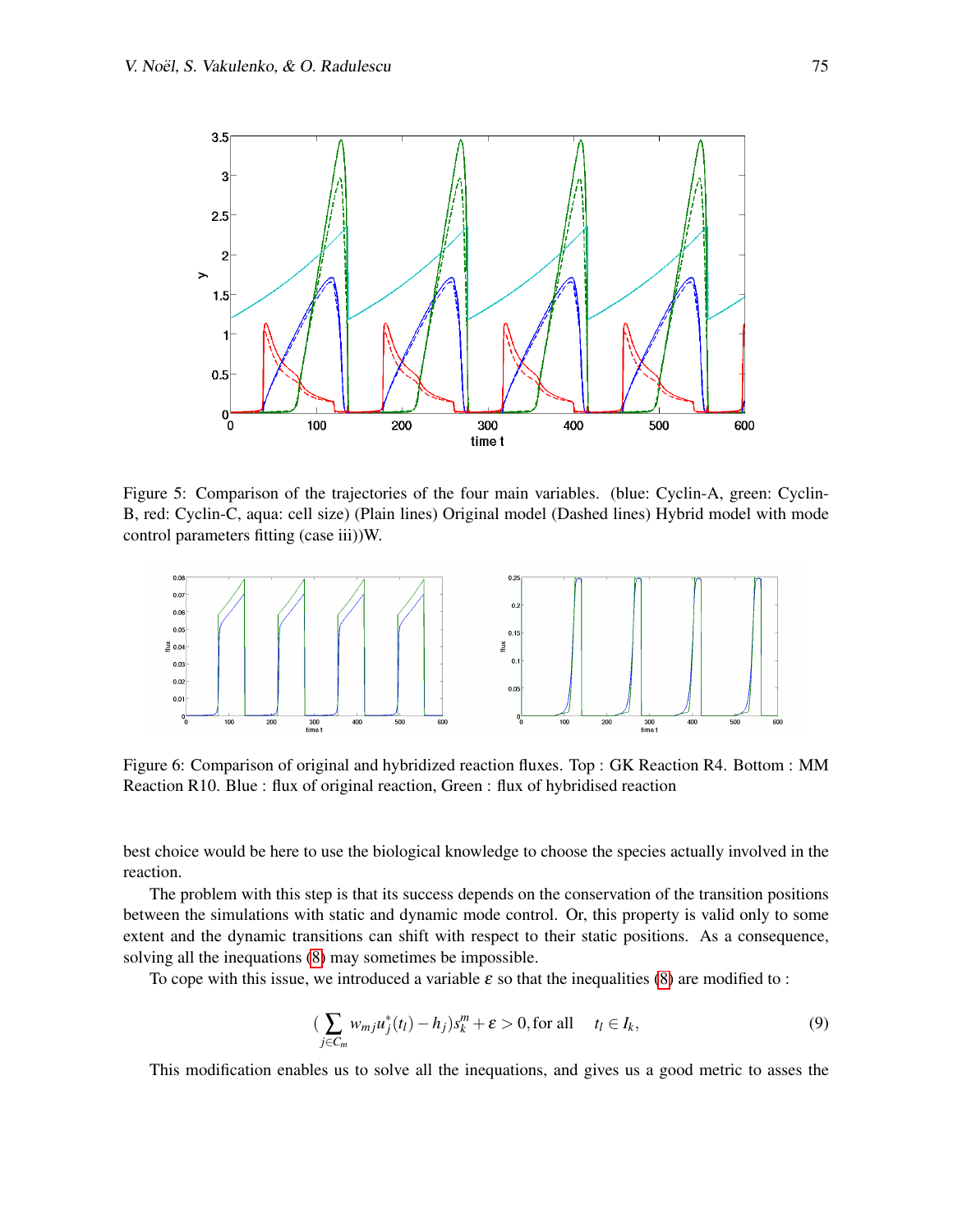

<span id="page-8-0"></span>Figure 7: Comparison of reaction R6 results without and with the fitting of transition control parameters. Top : Fit without control parameters. Bottom : Fit with control parameters. Blue : flux of original reaction, Green : flux of hybridized reaction

quality of the resolution. Furthermore, the parameter  $\varepsilon$  can be minimized within the simplex algorithm. The ideal case is when  $\varepsilon$  is negative or zero. When simulating the hybrid model, we found out that with a positive epsilon, the model is most of the time unstable.

Periodicity is not the only difficulty for this step. In our formalism, the threshold to modify the boolean variables controlling a given reaction is the same for an activation or an inactivation. This could also be a problem, as we can not always enforce such a condition during the fitting. There are different solutions to this problem. The first one would be to have different thresholds for reaction activation and inactivation, but this choice misses the simplicity of the previous method of control. More precisely, even activation and inactivation thresholds correspond geometrically to control of the modes by manifold crossing (activation when crossing takes place in one direction, inactivation for crossing in the opposite direction), whereas different thresholds do not allow for such a simple picture.

The other solution would be not to limit ourselves to the biologically relevant variables to control these transitions. As we increase the number of variables, the probability to find a combination which satisfies the inequations increases. The problem with this choice is the large number of possible combinations. We used a genetic algorithm which selects the variables which had the lowest  $\varepsilon$  value and were able to find combinations which satisfy the inequations for some reactions. But for others reaction, especially Michaelis-Menten reactions, even with all variables, we were not able to obtain low enough  $\varepsilon$ . We were able to use this method to build a hybrid model which only hybridized the Goldbeter-Koshland reactions. The result can be seen in Fig. [8](#page-9-0) and the corresponding model is given in Table 2.3.

### 4 Conclusion

We have presented a hybridization scheme, allowing to transform a biochemical network model, containing reactions with complex non-linear rate functions, into a hybrid model with piece-wise linear rate functions. This scheme can be applied to any model containing Goldbeter-Koshland or Michaelis-Menten kinetic laws. More generally, extensions of this method can be applied to biochemical network models whose kinetic laws are rational functions of the species concentrations. These include the Goldbeter-Koshland case, as this mechanism is obtained by model reduction from two coupled Michaelis-Menten reactions. The resulting hybrid model in the general case is piecewise smooth, but not necessarily linearly smooth. This generalization is based on tropicalization [\[15,](#page-14-17) [14\]](#page-14-11) and consists in approximating rational rate functions by tropical polynomials, that are represented piecewisely by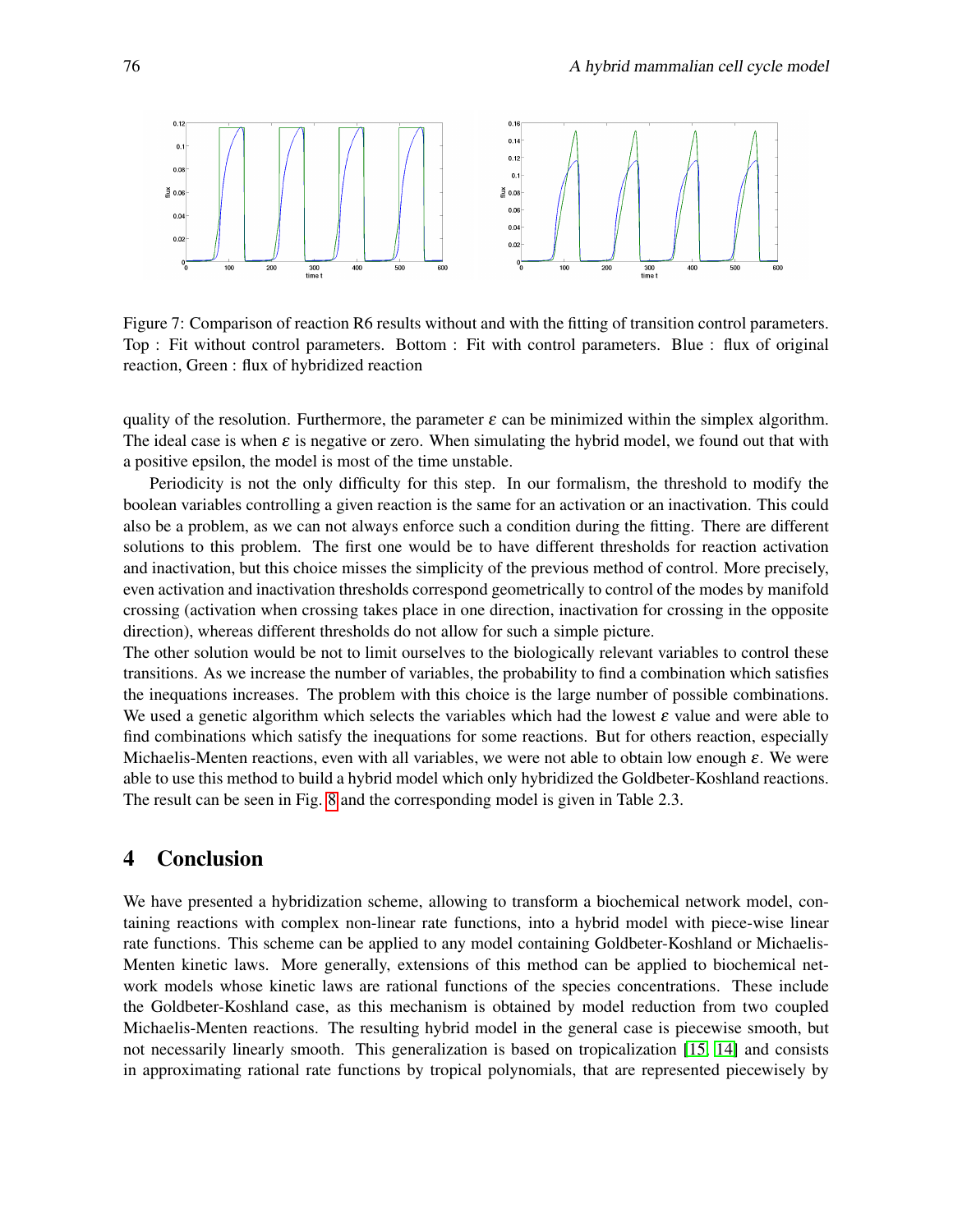

<span id="page-9-0"></span>Figure 8: Comparison of the trajectories of the four main variables. (blue: Cyclin-A, green: Cyclin-B, red: Cyclin-C, aqua: cell size) (Plain lines) Original model (Dashed lines) Hybrid model with mode control parameters fitting.

multivariate monomials.

The identification algorithm proposed in the paper combines the static or dynamic location of the events, the identification of the mode parameters by simulated annealing, and the identification of the mode control parameters by linear programming. The hardest step of this algorithm is the simulated annealing. We have discussed three optimization strategies to reduce the number of the parameters to be determined by simulated annealing, while keeping the flexibility of the optimization scheme. In this paper, the hybrid cell cycle model has been obtained from artificial trajectories generated with a smooth model. That allowed us to include both concentration and rates trajectories in the cost function, which is a strong constraint. In the future, this constraint could be released and cost functions based on concentration trajectories only, could be used to learn hybrid cell cycle models directly from experimental data.

### 5 Acknowledgements

VN thanks University of Rennes 1 for supporting his research and CNRS PEPS MODREDBIO for sponsoring his participation to HSB2013.

### Tables

Table 2.1 - Definition of reactions in the original and hybridized mammalian cell cycle model. The inequalities controlling the mode switching result directly from the definition of the reaction rates in the original model.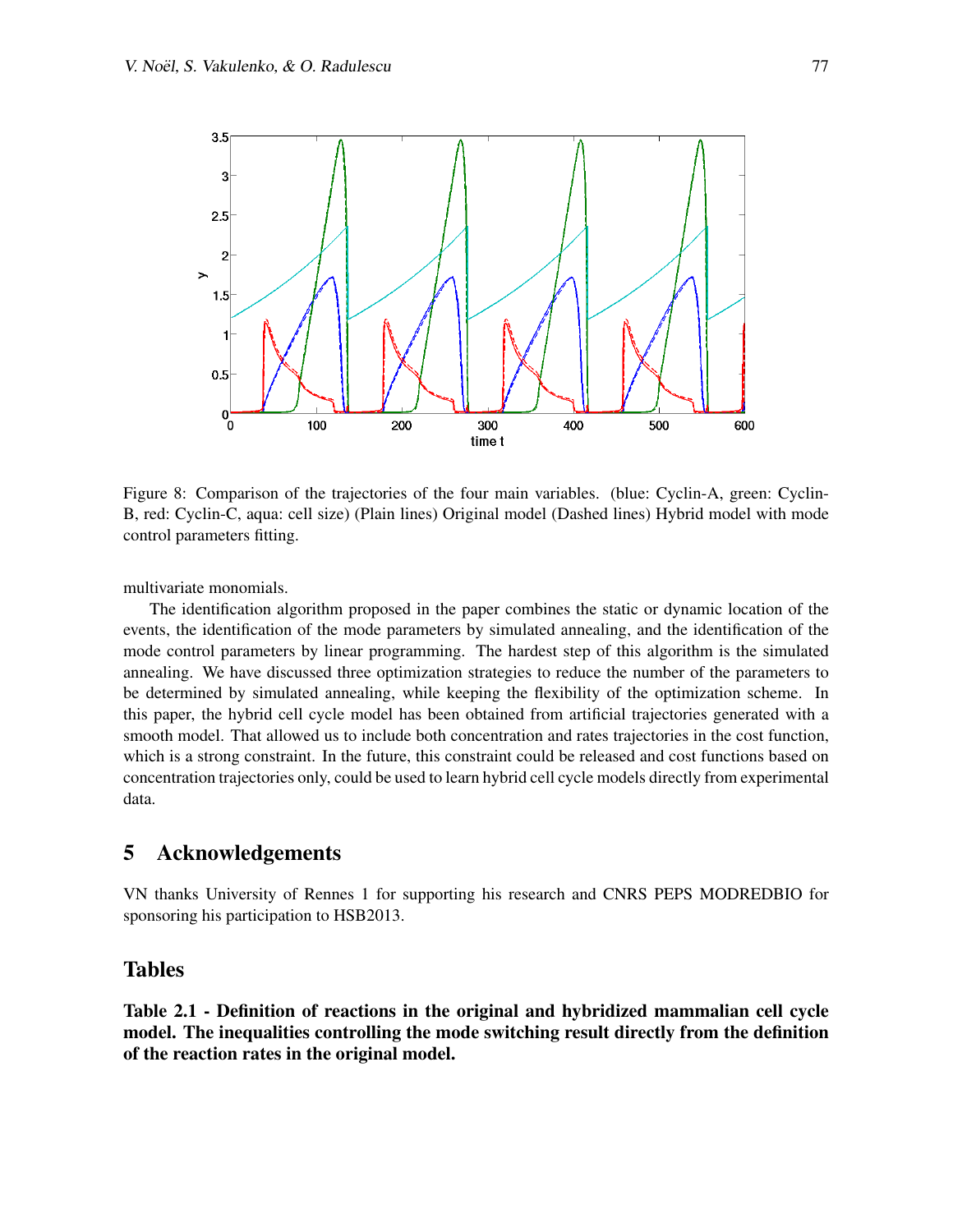| reaction smooth                                         | variables                                                                                 | reaction hybrid                                  | control           |
|---------------------------------------------------------|-------------------------------------------------------------------------------------------|--------------------------------------------------|-------------------|
| $R_1 = ksa_{pp}.[Mass].$<br>$GK(v_1, v_2, Jatf, Jitf)$  | $v_1 = kat f_p + kat f a_{pp}.[CycA] +$<br>$+katfd_{pp}.CycD0.[Mass]$                     | $R_{1h} = ksa_{pp}.[Mass].s_1$                   | $s_1 = v_1 > v_2$ |
|                                                         | $v_2 = k$ it $f_p + k$ it $fa_{pp}$ .<br>$\cdot$ [CycA] + kit f b <sub>pp</sub> .[CycB]   |                                                  |                   |
| $R_2 = k25_{pp} [pB]$<br>$.GK(v_1, v_2, Ja25, Ji25)$    | $v_1 = ka25_p + ka25_{pp}.[CycE]$<br>$v_2 = ki25_p + ki25_{pp}.[Cdc20A]$                  | $R_{2h} = k25_{pp} [pB] .s_2$                    | $s_2 = v_1 > v_2$ |
| $R_3 = \overline{kwee_{pp}.[CycB]}$                     | $v_1 = kawee_p + kawee_{pp}.[Cdc20A]$                                                     | $R_{3h} = kwe e_{pp}.[CycB].s_3$                 | $s_3 = v_1 > v_2$ |
|                                                         | $GK(v_1, v_2, \text{Jawee}, \text{Jiwee})v_2 = \text{kiwe}e_p + \text{kiwe}e_{pp}.[CycB]$ |                                                  |                   |
| $R_4 = ksb_{pp}.[Mass]$<br>$. GK(v_1, v_2, Jafb, Jifb)$ | $v_1 = kafb.$ [CycB]<br>$v_2 = kifb$                                                      | $R_{4h} = ksb_{pp}.[Mass].s_4$                   | $s_4 = v_1 > v_2$ |
| $R_5 = kse_{pp}.[Mass]$                                 | $v_1 = kat f_p + kat f a_{pp}.[CycA] +$                                                   | $R_{5h} = kse_{pp}.[Mass].s_1$                   | $s_1 = v_1 > v_2$ |
| $GK(v_1, v_2, Jatf, Jitf)$                              | $+katfd_{pp}.CycD0.[Mass]$                                                                |                                                  |                   |
|                                                         | $v_2 = k$ it $f_p + k$ it $f a_{pp}$ .                                                    |                                                  |                   |
|                                                         | $\cdot$ [CycA] + kit f b <sub>pp</sub> $\cdot$ [CycB]                                     |                                                  |                   |
| $R_6 = ks20_{pp}$                                       | $X = [CycB]$                                                                              | $R_{6h} = ks20_{pp}.s_5$                         | $s_5 = X > K_m$   |
| $X/(K_m+X)$                                             | $K_m = J20$                                                                               | + $ks20_{pp2}.55.X$                              |                   |
| $R_7 = \text{kaie.}[\text{CycB}]$                       | $X = \overline{(APCT - [APCP])}$                                                          | $R_{7h} = ks20_{pp}.[CycB]$                      |                   |
| $X/(K_m+X)$                                             | $K_m = \text{J}aie$                                                                       |                                                  |                   |
| $R_8 = kii$ e                                           | $X = [APCP]$                                                                              | $R_{8h} = kile.s_6$                              | $s_6 = X > K_m$   |
| $X/(K_m+X)$                                             | $K_m = Jii$ e                                                                             | $+kiie2*\tilde{s}_6.X$                           |                   |
| $R_9 = ka20. [APCP]$                                    | $X = [Cdc20i]$                                                                            | $R_{9h} = ka20. [APCP]$                          |                   |
| $X/(K_m+X)$                                             | $K_m = Ja20$                                                                              |                                                  |                   |
| $R_{10} = ki20$                                         | $X = [Cdc20A]$                                                                            | $R_{10h} = ki20.s7$                              | $s_7 = X > K_m$   |
| $X/(K_m+X)$                                             | $K_m = Ji20$                                                                              | + $ki202.\tilde{s}_7.X$                          |                   |
| $R_{11} = kah1_p$                                       | $X = (Cdh1T - [Cdh1])$                                                                    | $R_{11h} = kah1_p.s_8$                           | $s_8 = X > K_m$   |
| $X/(K_m+X)$                                             | $K_m = Jah1$                                                                              | $+kah1_{p2}.\tilde{s}_8.X$                       |                   |
| $R_{12}$<br>$=$                                         | $X = (Cdh1T - [Cdh1])$                                                                    | $R_{12h} = kah1_{pp}.[Cdc20A].s_8$               | $s_8 = X > K_m$   |
| $kah1_{pp}.[Cdc20A]$                                    |                                                                                           |                                                  |                   |
| $X/(K_m+X)$                                             | $K_m = Jah1$                                                                              | +kah1 <sub>pp2</sub> .[Cdc20A]. $\tilde{s}_8$ .X |                   |
| $R_{13} = kih1a_{pp}.[CycA]$                            | $X = [Cdh1]$                                                                              | $R_{13h} = kih1a_{pp}$ . [CycA]. s9              | $s_9 = X > K_m$   |
| $X/(K_m+X)$                                             | $K_m = Jih1$                                                                              | + $kih1a_{pp2}$ .[CycA]. $\tilde{s}_9$ .X        | $s_9 = X > K_m$   |
| $R_{14} = kih1b_{pp}.[CycB]$                            | $X=[Cdh1]$                                                                                | $R_{14h} = kih1b_{pp}.[CycB].s_9$                |                   |
| $X/(K_m+X)$                                             | $K_m = Jih1$                                                                              | + $kih1b_{pp}$ .[CycB]. $\tilde{s}_9$ .X         |                   |
| $R_{15} = kih1e_{pp}.[CycE]$                            | $X=[Cdh1]$                                                                                | $R_{15h} = kih1e_{pp}.[CycE].s_9$                | $s_9 = X > K_m$   |
| $X/(K_m+X)$                                             | $K_m = Jih1$                                                                              | + $kih1e_{pp}$ .[CycE]. $\tilde{s}_9$ .X         |                   |

Table 2.2.1 - Parameters of the original mammalian cell cycle model described in the table 2.1.

| value |
|-------|
|       |
| 0.18  |
| 0.2   |
| 3.0   |
| 0.5   |
| 0.25  |
| 0.1   |
|       |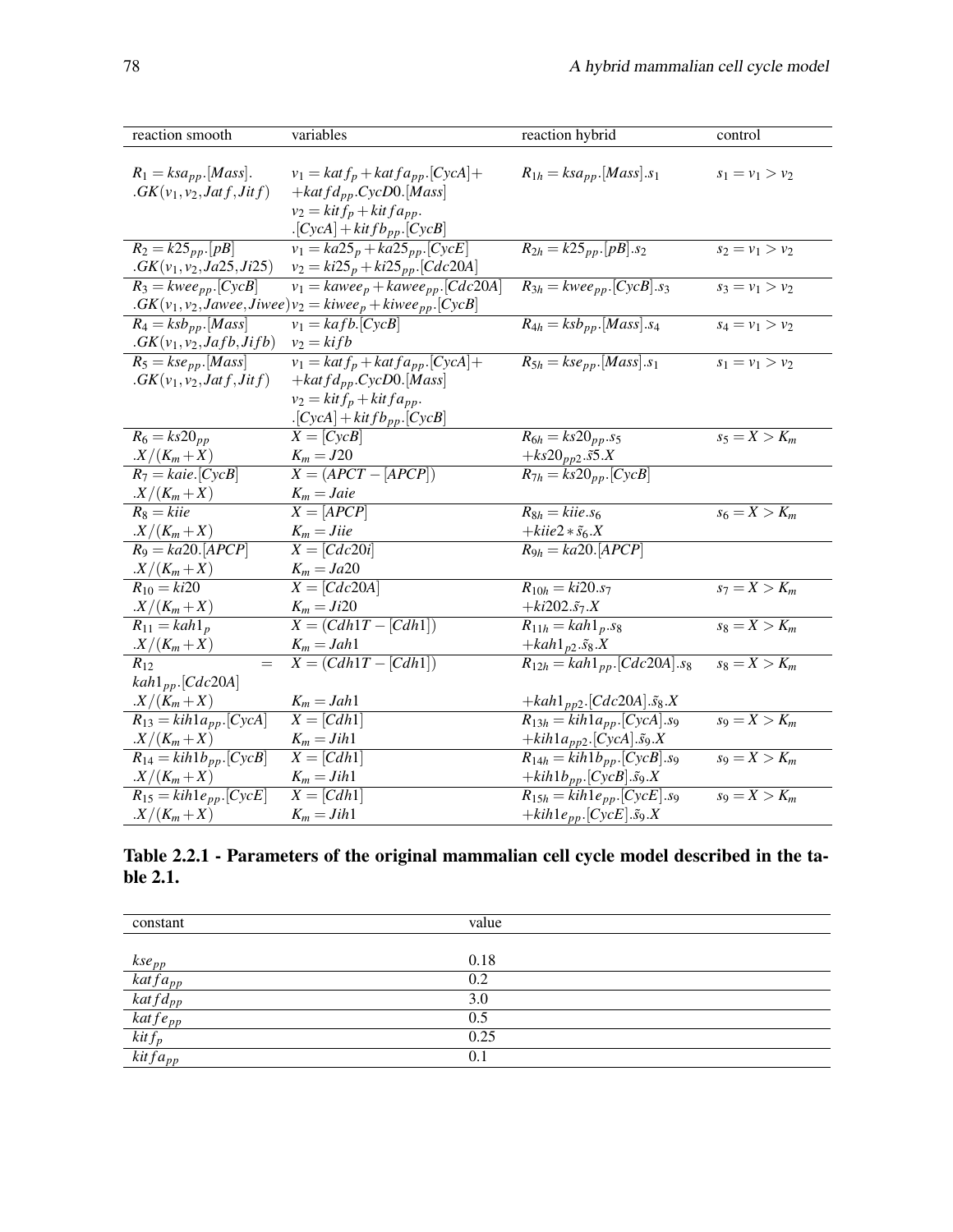| $k$ it f $b_{pp}$                 | 0.1               |
|-----------------------------------|-------------------|
| $\overline{ksb_{pp}}$             | 0.03              |
| $\overline{kwee_{pp}}$            | 0.2               |
| $\overline{k25}_{\underline{pp}}$ | $\overline{5}$    |
| $k$ afb                           | $\overline{1.0}$  |
| kifb                              | $\overline{0.1}$  |
| $\overline{ksa}_{pp}$             | 0.025             |
| kaie                              | 0.07              |
| kiie                              | 0.18              |
| Jaie                              | 0.01              |
| <i>Jiie</i>                       | $\overline{0.01}$ |
| $\overline{ks20}_{pp}$            | 0.15              |
| J20                               | $\mathbf{1}$      |
| ka20                              | 0.5               |
| ki20                              | 0.25              |
| Ji20                              | 0.0050            |
| $\overline{kah1}_p$               | 0.18              |
| $\overline{kah}1_{pp}$            | $\overline{3.5}$  |
| $\overline{kih1a_{pp}}$           | 0.2               |
| $\overline{kih1b_{pp}}$           | 1.0               |
| $\overline{kih1e_{pp}}$           | $\overline{0.1}$  |
| Jah1                              | 0.01              |
| Jih1                              | 0.01              |
| $kawee_p$                         | 0.3               |
| $\overline{kive}$ e <sub>pp</sub> | 1.0               |
| $\overline{ka25_{pp}}$            | $\mathbf{1}$      |
| $\overline{ki25}_p$               | $\overline{0.3}$  |

## Table 2.2.2 - Parameters of the hybridized mammalian cell cycle model described in the table 2.1.

| constant                                        | value          |
|-------------------------------------------------|----------------|
|                                                 |                |
| ksa <sub>pp</sub>                               | 0.024635       |
| $k$ at $f_p$                                    | $\Omega$       |
| $\overline{katfa_{pp}}$                         | 0.00090318     |
| $katfd_{pp}$                                    | 2.6897         |
| $k$ at $f$ e <sub>pp</sub>                      | 2.1407         |
| $\overline{k}$ it $f_p$                         | 0.22282        |
| $\overline{kitfa_{pp}}$                         | $\theta$       |
| $k$ it f $b_{pp}$                               | 0.14253        |
| $k25_{pp}$                                      | 3.559          |
| $k a 25_p$                                      | $\mathbf{0}$   |
| $\overline{k\alpha25}_{pp}$                     | 21.93          |
| $ki25_p$                                        | 5.425          |
| $\overline{k}$ <i>i</i> 25 <sub><i>pp</i></sub> | $\mathbf{0}$   |
| $kwee_{pp}$                                     | 0.096009       |
| $kawee_p$                                       | 3.5714         |
| <i>kawee<sub>pp</sub></i>                       | $\overline{0}$ |
|                                                 |                |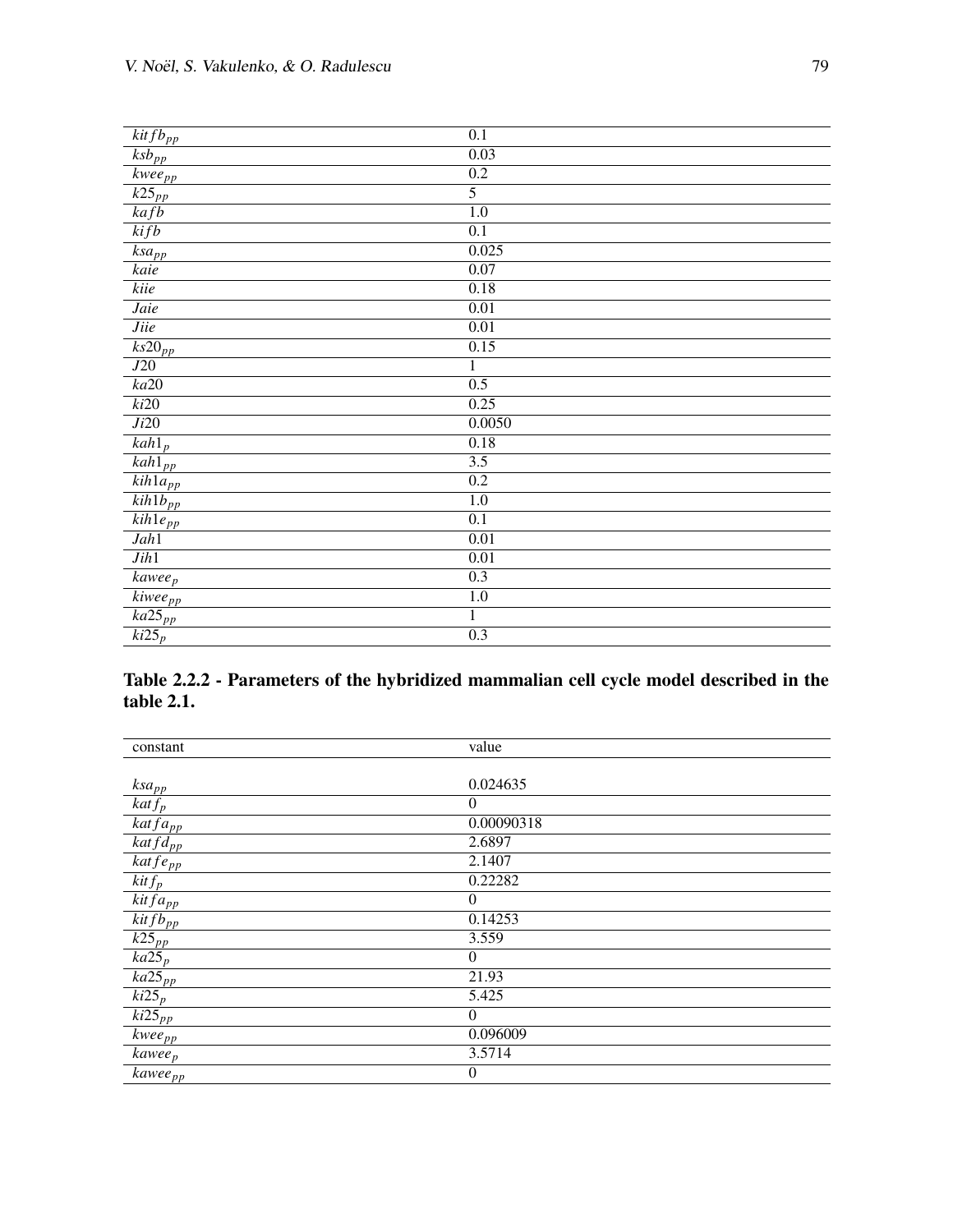| $\overline{k}$ iwee <sub>p</sub>   | $\boldsymbol{0}$ |
|------------------------------------|------------------|
| $\overline{kive}$ e <sub>pp</sub>  | 9.003            |
| $\overline{ksb}_{pp}$              | 0.033299         |
| $k$ afb                            | 0.15998          |
| kifb                               | 0.0056319        |
| $\overline{kse_{\rho p}}$          | 0.14842          |
| $\overline{ks20_{pp}}$             | $\overline{0}$   |
| $\overline{ks20_{pp2}}$            | 0.048074         |
| J20                                | 3                |
| kaie                               | 0.076693         |
| kiie                               | 0.1685           |
| kiie2                              | 17.568           |
| <b>Jiie</b>                        | 0.0096156        |
| $k$ a20                            | 0.4815           |
| ki20                               | 0.24271          |
| ki202                              | 5.3118           |
| Ji20                               | 0.045084         |
| $kah1_p$                           | $\overline{0}$   |
| $\overline{kah1}_{p2}$             | 0.15387          |
| $\overline{kah1}_{pp}$             | $\overline{0}$   |
| $\overline{kah1_{pp2}}$            | 3.9768           |
| Jah1                               | 1                |
| $\overline{kih1a}_{pp}$            | 0.099851         |
| $\overline{kih}$ la <sub>pp2</sub> | 2.5689           |
| $\overline{kih1b_{pp}}$            | $\overline{0}$   |
| $kih1b_{pp2}$                      | 14.966           |
| $\overline{kih1e_{pp}}$            | 0.10502          |
| $\overline{kih}$ le <sub>pp2</sub> | 1.7755           |
| Jih1                               | 0.12035          |
|                                    |                  |

Table 2.3 - Definition of reactions in the original and hybridized mammalian cell cycle model. The inequalities controlling the mode switching result from the computation of mode control parameters post-fitting.

| reaction smooth                                             | variables                                             | reaction hybrid                 |
|-------------------------------------------------------------|-------------------------------------------------------|---------------------------------|
|                                                             |                                                       |                                 |
| $R_1 = ksa_{pp}.[Mass].$                                    | $v_1 = kat f_p + kat f a_{pp}.[CycA] +$               | $R_{1h} = ksa_{pp}.[Mass].s_1$  |
| $GK(v_1, v_2, Jatf, Jitf)$                                  | $+katfd_{pp}.CycD0.[Mass]$                            |                                 |
|                                                             | $v_2 = k$ it $f_p + k$ it $fa_{pp}$ .                 |                                 |
|                                                             |                                                       |                                 |
|                                                             | $\cdot$ [CycA] + kit f b <sub>pp</sub> $\cdot$ [CycB] |                                 |
|                                                             |                                                       |                                 |
| $R_2 = k25_{pp}$ . [pB]                                     | $v_1 = ka25_p + ka25_{pp}$ . [CycE]                   | $R_{2h} = k25_{pp} [pB] .s_2$   |
| $.$ <i>GK</i> ( $v_1$ , $v_2$ , <i>Ja</i> 25, <i>Ji</i> 25) | $v_2 = ki25_p + ki25_{pp}.[Cdc20A]$                   |                                 |
| $R_3 = kwee_{pp}$ . $\boxed{CycB}$                          | $v_1 = kawee_p + kawee_{pp}.[Cdc20A]$                 | $R_{3h} = kwee_{pp}.[CycB].s_3$ |
| $.$ GK( $v_1, v_2,$ Jawee, Jiwee)                           | $v_2 = k iwe e_p + k iwe e_{pp}.[CycB]$               |                                 |
| $R_4 = ksb_{pp}.[Mass]$                                     | $v_1 = kafb.[\overline{CycB}]$                        | $R_{4h} = ksb_{pp}.[Mass].s_4$  |
| $. GK(v_1, v_2, Jafb, Jifb)$                                | $v_2 = kifb$                                          |                                 |
| $R_5 = kse_{pp}.[Mass]$                                     | $v_1 = kat f_p + kat f a_{pp}.[CycA] +$               | $R_{5h} = kse_{pp}.[Mass].s_1$  |
| $GK(v_1, v_2, Jatf, Jitf)$                                  | + $k$ at $fd_{pp}$ .CycD0.[Mass]                      |                                 |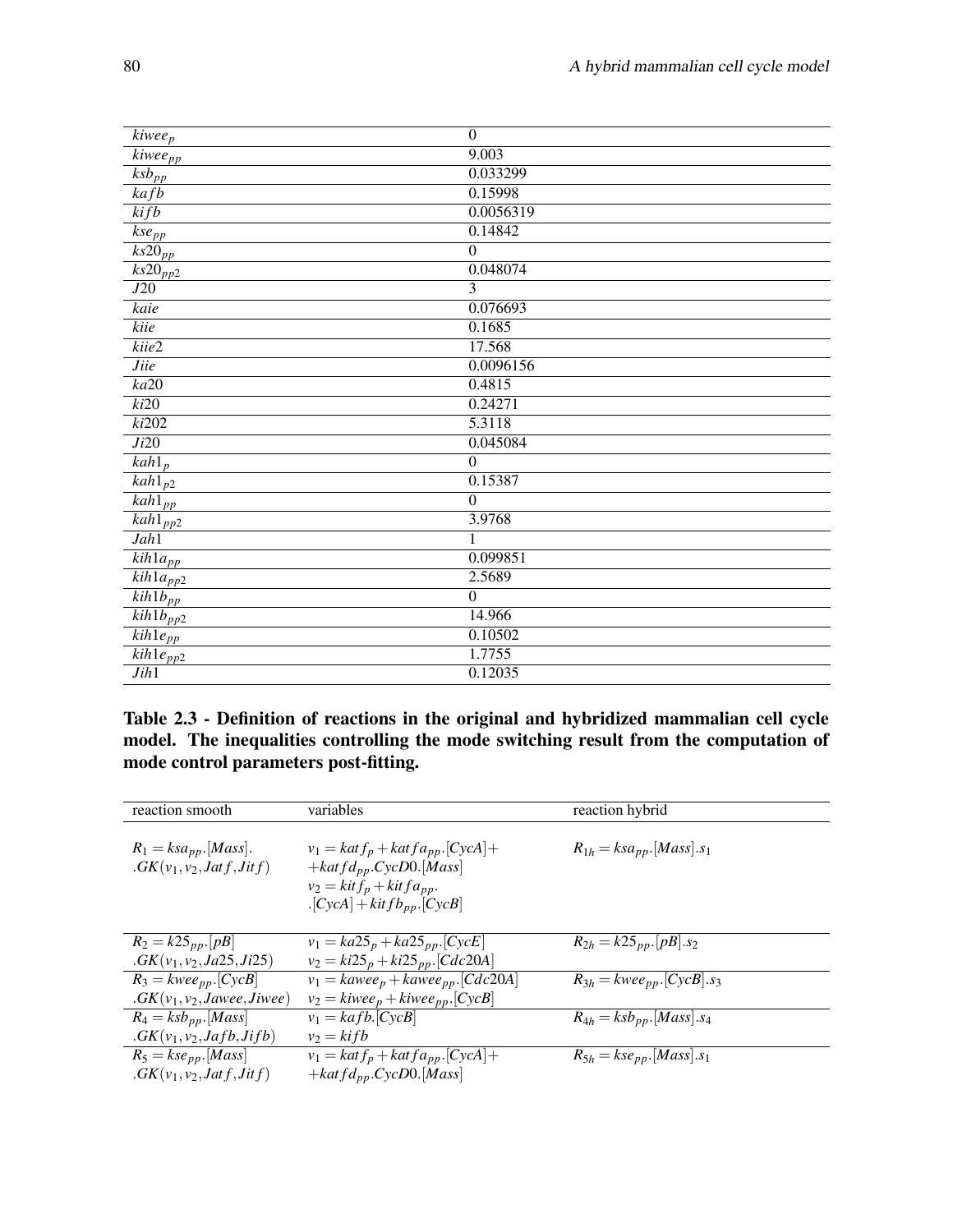$v_2 = k$ *it*  $f_p + k$ *it*  $f a_{pp}$ .  $\cdot$ [*CycA*] + *kit f b*<sub>pp</sub>.[*CycB*]

| control<br>value                                                                                                                                                                |  |
|---------------------------------------------------------------------------------------------------------------------------------------------------------------------------------|--|
| $w_{1,1}$ . $[CycA] + w_{1,2}$ . $[CycB] + w_{1,4}$ . $[APCP] + w_{1,6}$ . $[Cdc20i] + w_{1,7}$ . $[Cdh1] + w_{1,8}$ . $[CKI] +$<br>S <sub>1</sub><br>$w_1$ 9. $[Mass] - 1 > 0$ |  |
| $w_{2,3}$ . [CycE] + $w_{2,9}$ . [Mass] + $w_{2,12}$ . [TriE] - 1 > 0<br>$s_2$                                                                                                  |  |
| $w_{3,3}.[CycE] + w_{3,9}.[Mass] + w_{3,12}.[TriE] - 1 > 0$<br>$s_3$                                                                                                            |  |
| $w_{2,2}$ . [CycB] + $w_{2,9}$ . [Mass] + $w_{2,10}$ . [pB] - 1 > 0<br>$S_4$                                                                                                    |  |

Table 2.4 - Parameters of the hybridized mammalian cell cycle model described in the table 2.3.

| 0.024064<br>$ksa_{pp}$<br>$\overline{k}$ se <sub>pp</sub><br>0.18569<br>0.17326<br>kweepp<br>3.5168<br>$\overline{k25}_{pp}$<br>0.030148<br>$\overline{ksb}_{pp}$<br>$1.e+9$<br>$w_{1,1}$<br>$0.4352e+9$<br>$w_{1,2}$<br>$-1.5677e+9$<br>$w_{1,4}$<br>$-4.0592e+9$<br>$w_{1,6}$<br>$1.e+9$<br>$w_{1,7}$<br>$-0.7937e+9$<br>$w_{1,8}$<br>$0.1138e+9$<br>$w_{1,9}$<br>$-2.218e+9$<br>$W_{2,3}$<br>$1.e+9$<br>$w_{2,9}$<br>$-10.027e+9$<br>$W_{2,12}$<br>$0.2278e+9$<br>$W_{3,3}$<br>$-0.1015e+9$<br>$w_{3,9}$<br>$1.e+9$<br>$W_{3,12}$<br>$0.2294e+9$<br>$W_{4,2}$<br>$-0.0294e+9$<br>$w_{4,9}$<br>$1e+9$<br>$W_{4,10}$ | constant | value |
|-----------------------------------------------------------------------------------------------------------------------------------------------------------------------------------------------------------------------------------------------------------------------------------------------------------------------------------------------------------------------------------------------------------------------------------------------------------------------------------------------------------------------------------------------------------------------------------------------------------------------|----------|-------|
|                                                                                                                                                                                                                                                                                                                                                                                                                                                                                                                                                                                                                       |          |       |
|                                                                                                                                                                                                                                                                                                                                                                                                                                                                                                                                                                                                                       |          |       |
|                                                                                                                                                                                                                                                                                                                                                                                                                                                                                                                                                                                                                       |          |       |
|                                                                                                                                                                                                                                                                                                                                                                                                                                                                                                                                                                                                                       |          |       |
|                                                                                                                                                                                                                                                                                                                                                                                                                                                                                                                                                                                                                       |          |       |
|                                                                                                                                                                                                                                                                                                                                                                                                                                                                                                                                                                                                                       |          |       |
|                                                                                                                                                                                                                                                                                                                                                                                                                                                                                                                                                                                                                       |          |       |
|                                                                                                                                                                                                                                                                                                                                                                                                                                                                                                                                                                                                                       |          |       |
|                                                                                                                                                                                                                                                                                                                                                                                                                                                                                                                                                                                                                       |          |       |
|                                                                                                                                                                                                                                                                                                                                                                                                                                                                                                                                                                                                                       |          |       |
|                                                                                                                                                                                                                                                                                                                                                                                                                                                                                                                                                                                                                       |          |       |
|                                                                                                                                                                                                                                                                                                                                                                                                                                                                                                                                                                                                                       |          |       |
|                                                                                                                                                                                                                                                                                                                                                                                                                                                                                                                                                                                                                       |          |       |
|                                                                                                                                                                                                                                                                                                                                                                                                                                                                                                                                                                                                                       |          |       |
|                                                                                                                                                                                                                                                                                                                                                                                                                                                                                                                                                                                                                       |          |       |
|                                                                                                                                                                                                                                                                                                                                                                                                                                                                                                                                                                                                                       |          |       |
|                                                                                                                                                                                                                                                                                                                                                                                                                                                                                                                                                                                                                       |          |       |
|                                                                                                                                                                                                                                                                                                                                                                                                                                                                                                                                                                                                                       |          |       |
|                                                                                                                                                                                                                                                                                                                                                                                                                                                                                                                                                                                                                       |          |       |
|                                                                                                                                                                                                                                                                                                                                                                                                                                                                                                                                                                                                                       |          |       |
|                                                                                                                                                                                                                                                                                                                                                                                                                                                                                                                                                                                                                       |          |       |
|                                                                                                                                                                                                                                                                                                                                                                                                                                                                                                                                                                                                                       |          |       |

# References

- <span id="page-13-2"></span>[1] R. Alfieri, E. Bartocci, E. Merelli & L. Milanesi (2011): *Modeling the cell cycle: From deterministic models to hybrid systems*. Biosystems 105, pp. 34–40, doi[:10.1016/j.biosystems.2011.03.002.](http://dx.doi.org/10.1016/j.biosystems.2011.03.002)
- <span id="page-13-0"></span>[2] V. Baldazzi, P. T. Monteiro, M. Page, D. Ropers, J. Geiselmann & H. Jong (2011): *Qualitative Analysis of Genetic Regulatory Networks in Bacteria*. Understanding the Dynamics of Biological Systems, pp. 111–130, doi[:10.1007/978-1-4419-7964-3-6.](http://dx.doi.org/10.1007/978-1-4419-7964-3-6)
- <span id="page-13-1"></span>[3] G. Batt, H. De Jong, M. Page & J. Geiselmann (2008): *Symbolic reachability analysis of genetic regulatory networks using discrete abstractions*. Automatica 44(4), pp. 982–989, doi[:10.1016/j.automatica.2007.08.004.](http://dx.doi.org/10.1016/j.automatica.2007.08.004)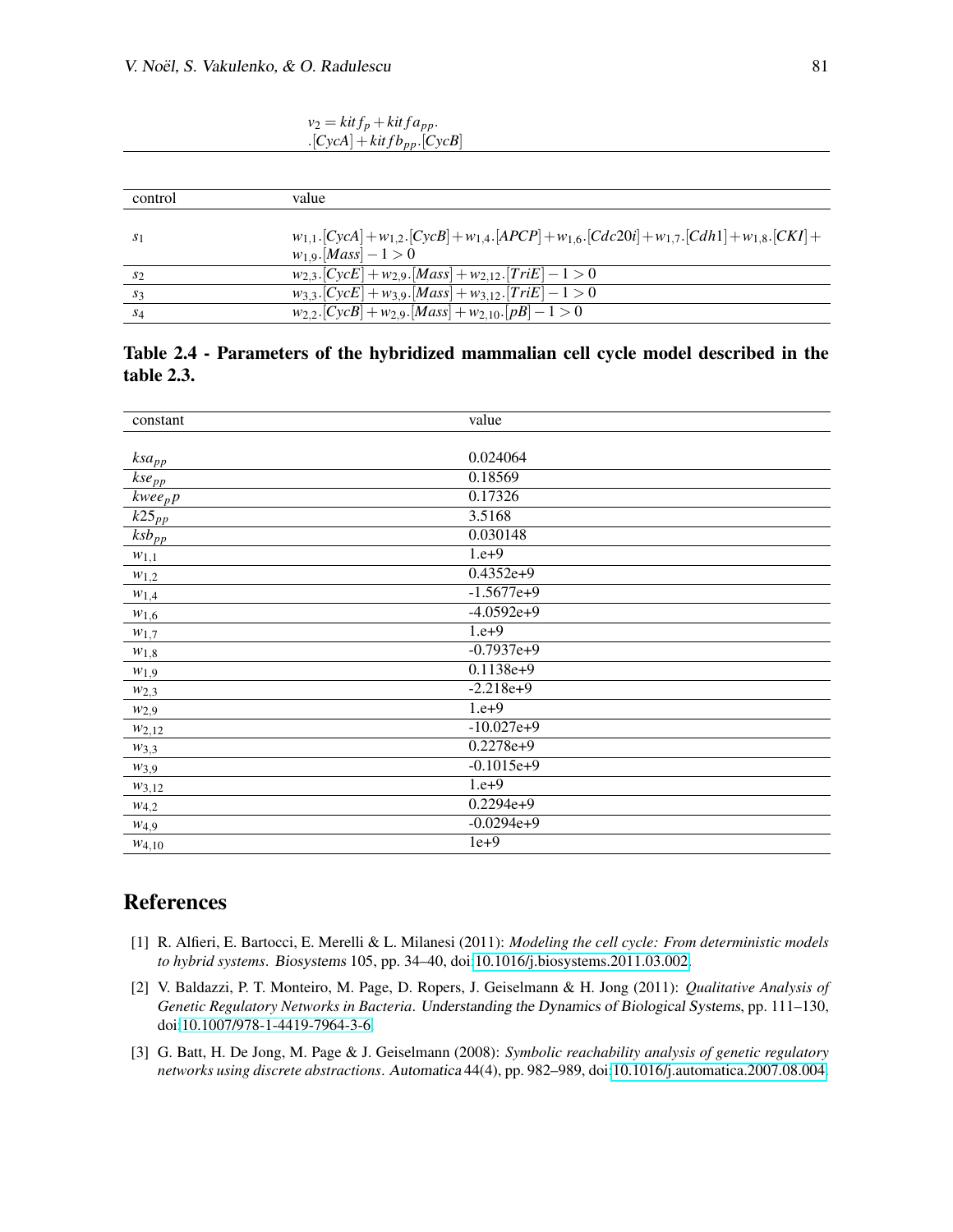- <span id="page-14-15"></span>[4] K.W. Chu, Y. Deng & J. Reinitz (1999): *Parallel Simulated Annealing by Mixing of States 1*. Journal of Computational Physics 148(2), pp. 646–662, doi[:10.1006/jcph.1998.6134.](http://dx.doi.org/10.1006/jcph.1998.6134)
- <span id="page-14-13"></span>[5] A. Csikász-Nagy, D. Battogtokh, K. C. Chen, B. Novák & J. J. Tyson (2006): Analysis of a *generic model of eukaryotic cell-cycle regulation*. Biophysical Journal 90(12), pp. 4361–4379, doi[:10.1529/biophysj.106.081240.](http://dx.doi.org/10.1529/biophysj.106.081240)
- <span id="page-14-16"></span>[6] G. B. Dantzig, A. Orden & P. Wolfe (1955): *The generalized simplex method for minimizing a linear form under linear inequality restraints*. Pacific Journal of Mathematics 5(2), pp. 183–195, doi[:10.2140/pjm.1955.5.183.](http://dx.doi.org/10.2140/pjm.1955.5.183)
- <span id="page-14-8"></span>[7] M. Di Bernardo (2008): *Piecewise-smooth dynamical systems: theory and applications*. Springer Verlag, doi[:10.1007/978-1-84628-708-4.](http://dx.doi.org/10.1007/978-1-84628-708-4)
- <span id="page-14-4"></span>[8] S. Drulhe, G. Ferrari-Trecate & H. de Jong (2008): *The switching threshold reconstruction problem for piecewise-affine models of genetic regulatory networks*. IEEE Transactions on Automatic Control 53, pp. 153–165, doi[:10.1109/TAC.2007.911326.](http://dx.doi.org/10.1109/TAC.2007.911326)
- <span id="page-14-10"></span>[9] A. N. Gorban & O. Radulescu (2008): *Dynamic and static limitation in reaction networks, revisited* . In David West Guy B. Marin & Gregory S. Yablonsky, editors: Advances in Chemical Engineering - Mathematics in Chemical Kinetics and Engineering, Advances in Chemical Engineering 34, Elsevier, pp. 103–173, doi[:10.1016/S0065-2377\(08\)00003-3.](http://dx.doi.org/10.1016/S0065-2377(08)00003-3)
- <span id="page-14-7"></span>[10] Radu Grosu, S Mitra, Pei Ye, Emilia Entcheva, IV Ramakrishnan & Scott A Smolka (2007): *Learning cyclelinear hybrid automata for excitable cells*. In: Hybrid Systems: Computation and Control, Springer, pp. 245–258, doi[:10.1007/978-3-540-71493-4](http://dx.doi.org/10.1007/978-3-540-71493-4_21) 21.
- <span id="page-14-14"></span>[11] Jimmy Lam & Jean-Marc Delosme (1988): *An efficient simulated annealing schedule: derivation*. Yale University, New Haven, Connecticut, Technical Report 8816, doi[:10.1.1.74.4461.](http://dx.doi.org/10.1.1.74.4461)
- <span id="page-14-0"></span>[12] P. Lincoln & A. Tiwari (2004): *Symbolic systems biology: Hybrid modeling and analysis of biological networks*. Hybrid Systems: Computation and Control, pp. 147–165, doi[:10.1007/978-3-540-24743-2-44.](http://dx.doi.org/10.1007/978-3-540-24743-2-44)
- <span id="page-14-1"></span>[13] B. Mishra (2009): *Intelligently deciphering unintelligible designs: algorithmic algebraic model checking in systems biology*. Journal of The Royal Society Interface 6(36), pp. 575–597, doi[:10.1098/rsif.2008.0546.](http://dx.doi.org/10.1098/rsif.2008.0546)
- <span id="page-14-11"></span>[14] V. Noel, D. Grigoriev, S. Vakulenko & O. Radulescu: *Tropicalization and tropical equilibrations of chemical reactions*. Contemporary Mathematics, in press; arXiv : 1303.3963.
- <span id="page-14-17"></span>[15] V. Noel, D. Grigoriev, S. Vakulenko & O. Radulescu (2012): *Tropical geometries and dynamics of biochemical networks. Application to hybrid cell cycle models*. Electronic Notes in Theoretical Computer Science 284, pp. 75–91, doi[:10.1016/j.entcs.2012.05.016.](http://dx.doi.org/10.1016/j.entcs.2012.05.016)
- <span id="page-14-5"></span>[16] V. Noel, S. Vakulenko & O. Radulescu (2010): *Piecewise smooth hybrid systems as models for networks in molecular biology*. In: Proceedings of JOBIM 2010, Jobim, Montpellier.
- <span id="page-14-6"></span>[17] V. Noel, S. Vakulenko & O. Radulescu (2011): *Algorithm for identification of piecewise smooth hybrid systems: application to eukaryotic cell cycle regulation*. Lecture Notes in Computer Science 6833, pp. 225– 236, doi[:10.1007/978-3-642-23038-7-20.](http://dx.doi.org/10.1007/978-3-642-23038-7-20)
- <span id="page-14-12"></span>[18] Vincent Noel, Dima Grigoriev, Sergei Vakulenko & Ovidiu Radulescu (2012): *Hybrid models of the cell cycle molecular machinery*. Electronic Proceedings in Theoretical Computer Science 92, pp. 88–105, doi[:10.4204/EPTCS.92.7.](http://dx.doi.org/10.4204/EPTCS.92.7)
- <span id="page-14-3"></span>[19] R. Porreca, S. Drulhe, H. Jong & G. Ferrari-Trecate (2008): *Structural identification of piecewiselinear models of genetic regulatory networks*. Journal of Computational Biology 15(10), pp. 1365–1380, doi[:10.1089/cmb.2008.0109.](http://dx.doi.org/10.1089/cmb.2008.0109)
- <span id="page-14-9"></span>[20] O. Radulescu, A. N. Gorban, A. Zinovyev & A. Lilienbaum (2008): *Robust simplifications of multiscale biochemical networks*. BMC systems biology 2(1), p. 86, doi[:10.1186/1752-0509-2-86.](http://dx.doi.org/10.1186/1752-0509-2-86)
- <span id="page-14-2"></span>[21] D. Ropers, V. Baldazzi & H. de Jong (2011): *Model reduction using piecewise-linear approximations preserves dynamic properties of the carbon starvation response in Escherichia coli*. IEEE/ACM Transactions on Computational Biology and Bioinformatics 8(1), pp. 166–181, doi[:10.1109/TCBB.2009.49.](http://dx.doi.org/10.1109/TCBB.2009.49)